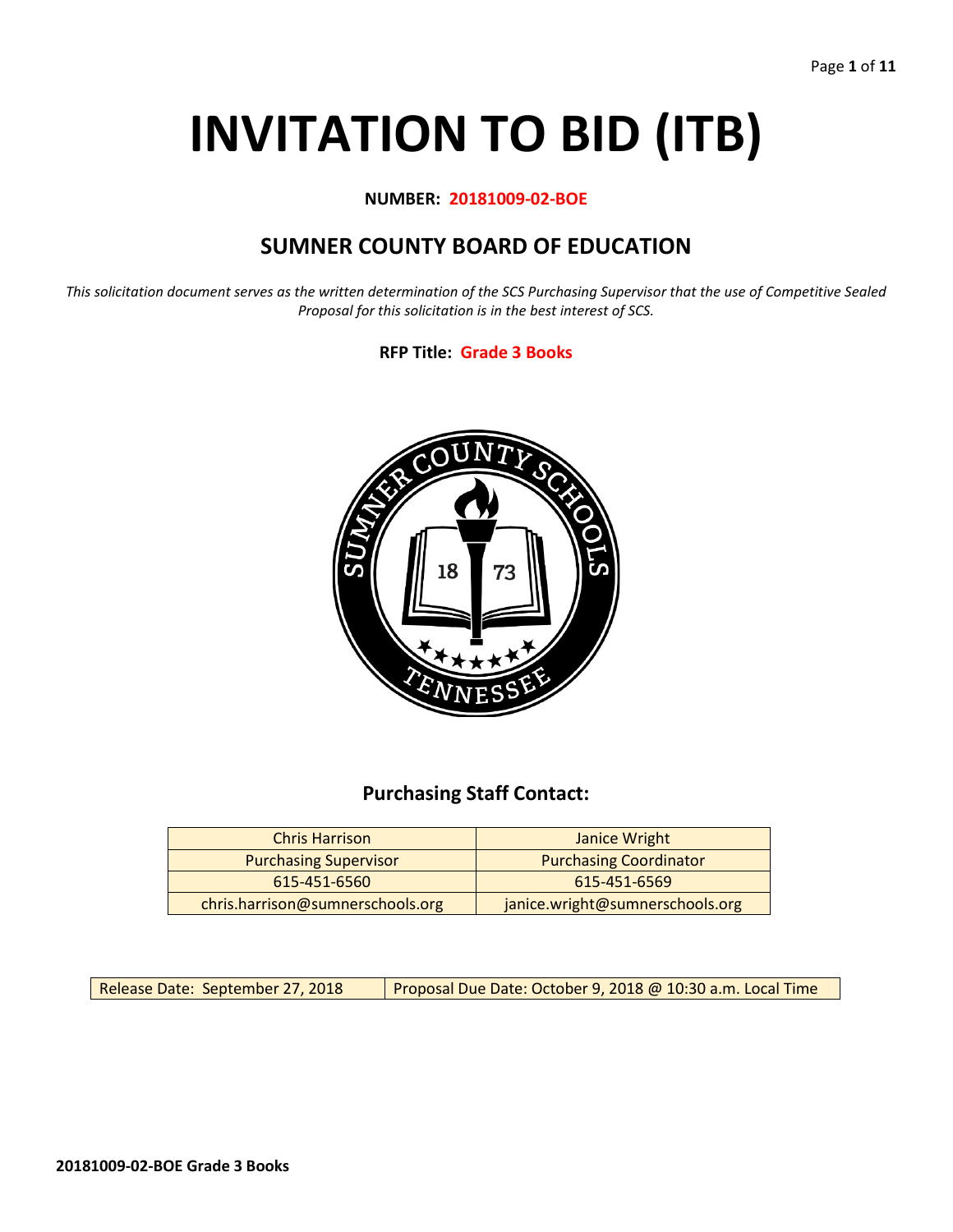# **NOTICE TO PROPOSERS**

There may be one or more amendments to this ITB. In order to receive communication for any such amendments issued specifically to this ITB, the proposer must provide the information requested below to the Sumner County Board of Education (SCS) Purchasing Department. The information may be sent by email to: Chris Harrison, Purchasing Supervisor, chris.harrison@sumnerschools.org. SCS will send amendments only to those proposers which complete and return this information in a timely manner.

| ITB Number:             | 20181009-02-BOE Grade 3 Books |
|-------------------------|-------------------------------|
| Company Name:           |                               |
| <b>Mailing Address:</b> |                               |
|                         |                               |
|                         |                               |
| Phone Number:           |                               |
| <b>Contact Person:</b>  |                               |
| <b>Email Address:</b>   |                               |
|                         |                               |
|                         |                               |
| <b>Printed Name:</b>    |                               |
| Date:                   |                               |

Emailed amendments will be sent in a Microsoft Word (Office for Windows) or Portable Document Format (pdf) format. Any alterations to the document made by the proposer may be grounds for rejection of proposal, cancellation of any subsequent award or any other legal remedies available to SCS.

Amendments will also be posted on the SCS website **https://sumnerschools.org/index.php/current-bids-and-rfps** and attached to the solicitation listing as a PDF or WORD file. Check the particular solicitation on the Current Bids and RFPs webpage for any posted amendments.

By completing and returning this form, the Proposer has expressed its intent to provide a proposal for **20181009-02-BOE Grade 3 Books.**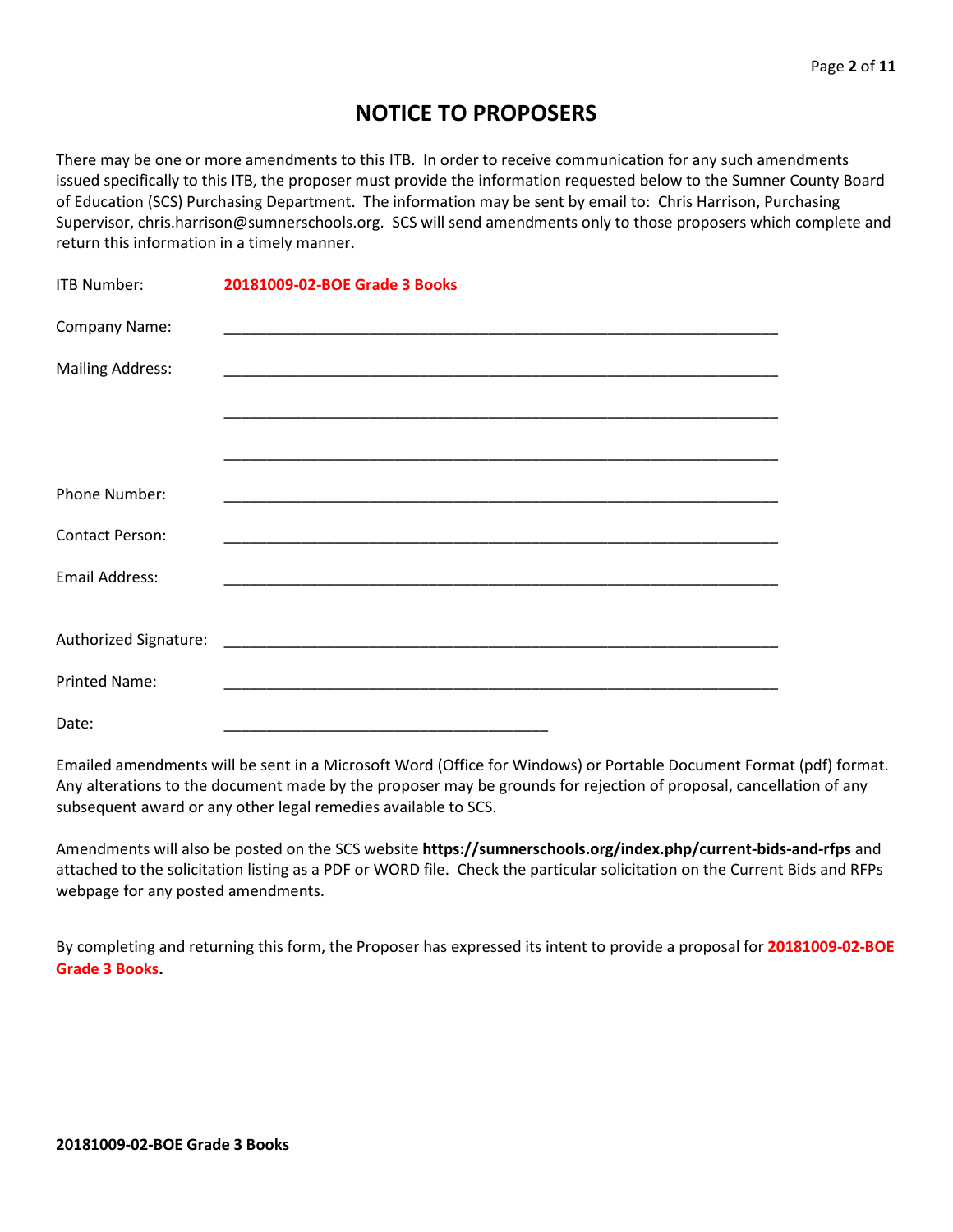## **TABLE OF CONTENTS**

- 1. Specification
- 2. Source Selection and Contract Award
- 3. Schedule of Events
- 4. Delivery of Proposals
- 5. Protests
- 6. New Vendors
- 7. Attachments
	- A. Bid Form
	- B. IRS Form W9
	- C. Standard Terms and Conditions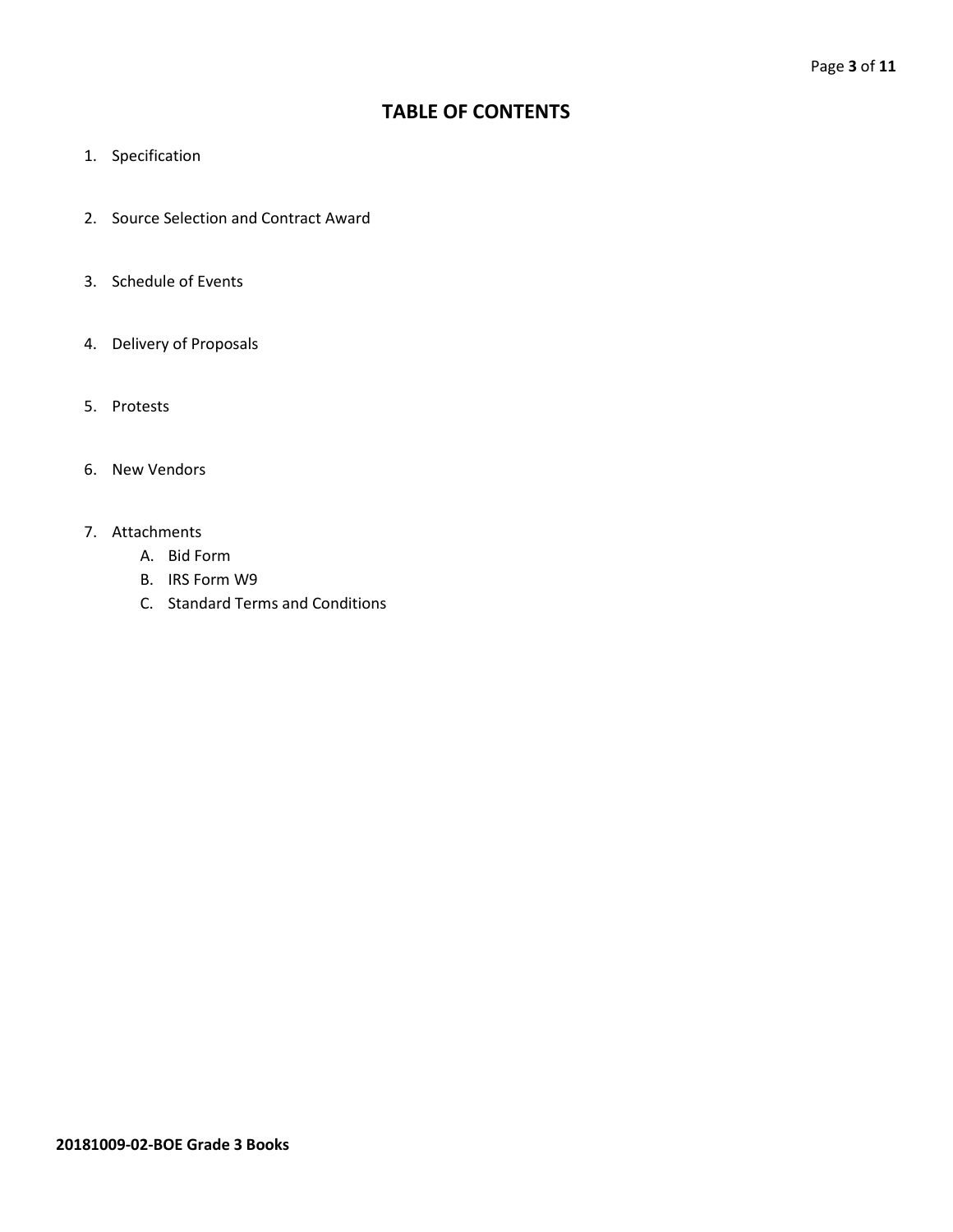1. Specification

SCS is soliciting bids for the purchase of specific books. The vendor must provide a quote for only the items specified. No substitutions will be accepted. Refer to Attachment A – Bid Form for a list of titles and ISBN.

| Delivery Address | Sumner County Board of Education |
|------------------|----------------------------------|
|                  | Attn: Instruction Department     |
|                  | 695 East Main Street             |
|                  | Gallatin, TN 37066               |

- 2. Source Selection and Contract Award
	- Award, if made, will be made to the proposer submitting the lowest cost proposal and whom is also determined to be Responsive.
		- o General Criteria to be determined "Responsive"
			- Does the proposal include all required information?
			- Does the proposal include completed attachment forms?
			- Was the proposal delivered on or before the stated deadline?
	- SCS reserves the right to reject any proposal that takes exception to the specifications unless prior approval is requested and granted by SCS.
	- Upon mutual agreement by both parties, SCS shall grant the right to extend the terms, conditions and prices of contract(s) awarded from this ITB to other Institutions (such as State, Local and/or Public Agencies) who express an interest in participating in any contract that results from this ITB. Each of the "piggyback" Institutions will issue their own purchasing documents for purchase of the goods/services. Proposer agrees that SCS shall bear no responsibility or liability for any agreements between Proposer and the other Institution(s) who desire to exercise this option.
- 3. Schedule of Events

| <b>RFP Issued</b>              | September 27, 2018                      |
|--------------------------------|-----------------------------------------|
| <b>Questions DEADLINE</b>      | October 3, 2018                         |
| <b>RFP Submission DEADLINE</b> | October 9, 2018 @ 10:30 a.m. Local Time |

4. Delivery of Proposals

Sealed proposals will be accepted until **October 9, 2018 @ 10:30 a.m. Local Time**. Proposals received after that time will be deemed invalid. Vendors mailing proposal packages must allow sufficient time to ensure receipt of their package by the time specified. There will be no exceptions. Proposals will be opened and read aloud. The reading of the bids will begin at **10:30 a.m. Local Time**.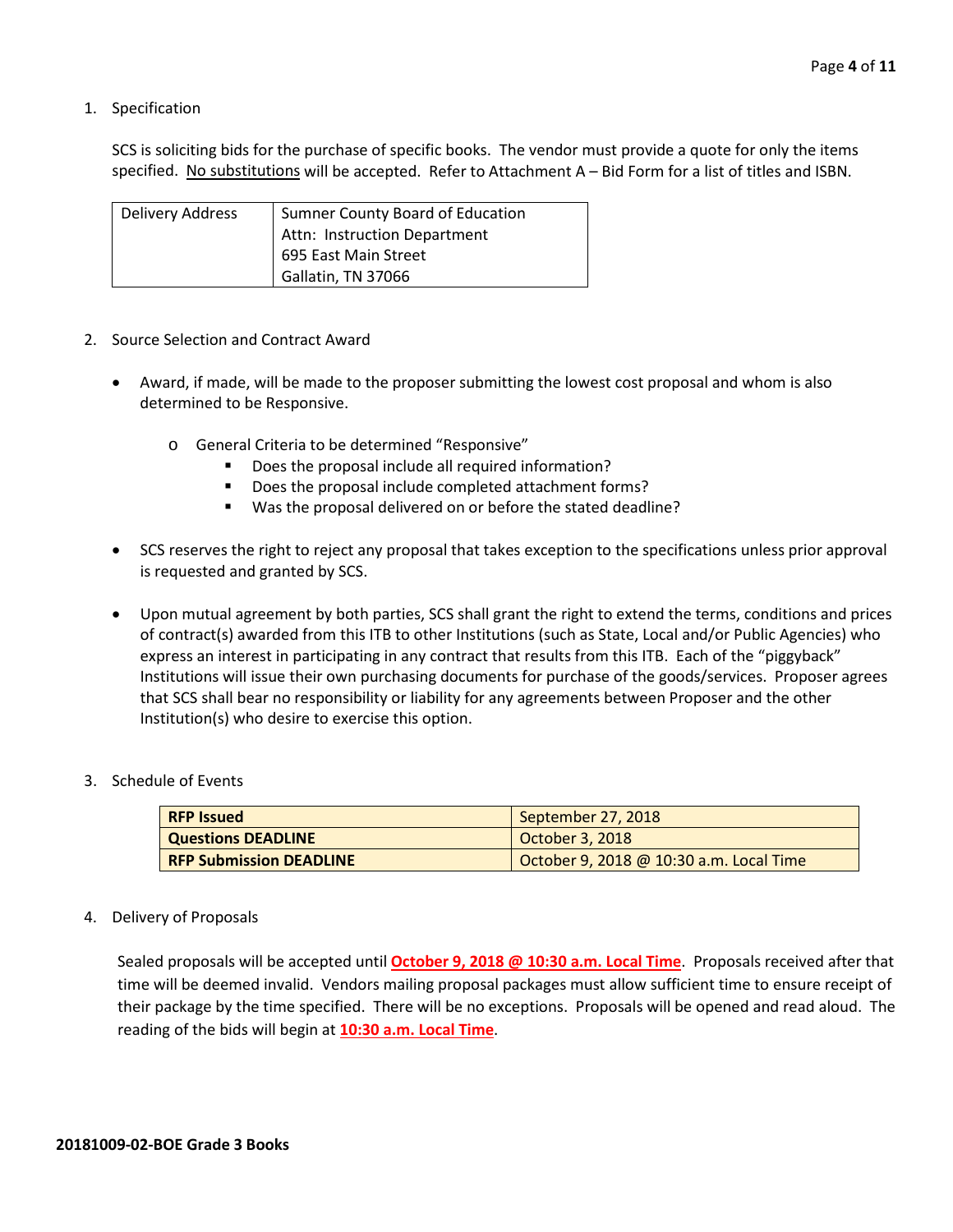Due to the nature of deliveries to the SCS Support Services Facility by carriers such as UPS, FedEx and such like; the proposal package will be accepted if the date and time on the delivery confirmation are indicated to be on or before the Proposal Deadline.

Delivery Address: Sumner County Board of Education Attn: Purchasing Supervisor 1500 Airport Road Gallatin, TN 37066

The package containing the proposal must be sealed and clearly marked on the outside of the package: **"20181009-02-BOE Grade 3 Books" DO NOT OPEN**

### 5. Protests

In the event that any interested party finds any part of the listed specifications, terms or conditions to be discrepant, incomplete or otherwise questionable in any respect; it shall be the responsibility of the concerned party to notify the SCS Purchasing Office of such matters immediately upon receipt of the ITB. All notifications must be sent to the Purchasing Supervisor via email at [purchasing@sumnerschools.org.](mailto:purchasing@sumnerschools.org)

Any actual or prospective Proposer who is aggrieved in connection with the ITB or award of a contract may protest to the Purchasing Supervisor and/or the Sumner County Board of Education at its regularly scheduled meeting.

- 6. New Vendors
	- To comply with Internal Revenue Service requirements, all vendors who perform any type of service are required to have a current IRS Form W-9 on file with the SCS Finance Department. It is a mandatory requirement to complete the IRS Form W-9 (Attachment 1) included in this RFP.
	- To comply with the Tennessee Lawful Employment Act (50-1-702 and 50-1-703), non-employees (individuals paid directly by the employer in exchange for the individual's labor or services) must have on file one (1) of the following documents:
		- o A valid Tennessee driver's license or photo identification;
		- o A valid driver's license or photo identification from another state where the license requirements are at least as strict as those in Tennessee;
		- o A birth certificate issued by a U.S. state, jurisdiction or territory;
		- o A U.S. government issued certified birth certificate;
		- o A valid, unexpired U.S. passport;
		- o A U.S. certificate of birth abroad (DS-1350 or FS-545)
		- o A report of birth abroad of a U.S. citizen (FS-240);
		- o A certificate of citizenship (N560 or N561);
		- o A certificate of naturalization (N550, N570 or N578);
		- o A U.S citizen identification card (I-197 or I-179); or
		- o Valid alien registration documentation or other proof of current immigration registration recognized by the United States Department of Homeland Security that contains the individual's complete legal name and current alien admission number or alien file number (or numbers if the individual has more than one number).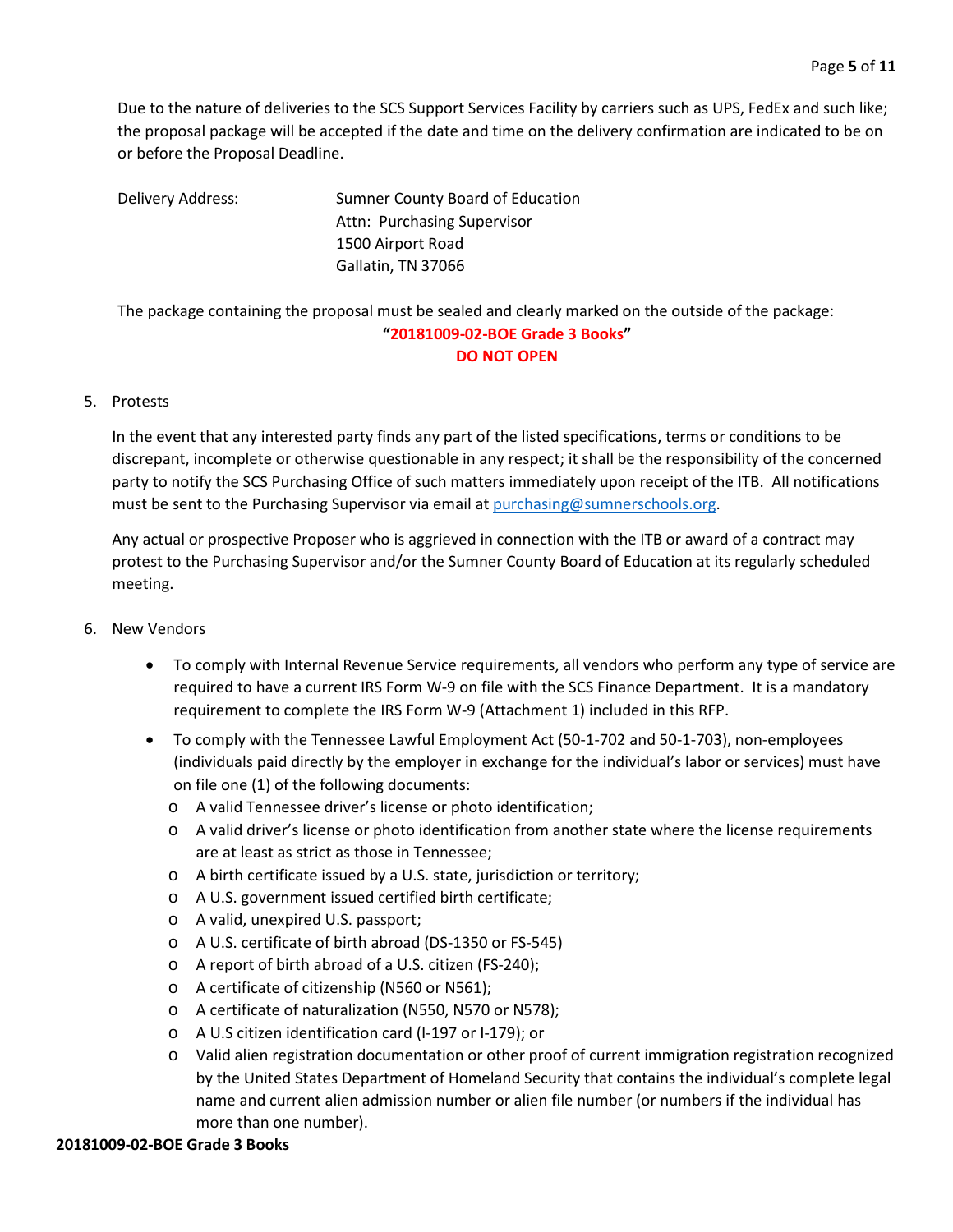### **7.A Bid Form**



Attn: Purchasing Supervisor 1500 Airport Road Gallatin, TN 37066

Date

#### SEE ATTACHED BID SHEET

By checking this box, Proposer agrees that SCS reserves the right to extend the terms, conditions and prices of this contract to other Institutions (such as State, Local and/or Public Agencies) who express an interest in participating in any contract that results from this ITB. Each of the piggyback Institutions will issue their own purchasing documents for the goods/service. Proposer agrees that SCS shall bear no responsibility or liability for any agreements between Proposer and the other Institution(s) who desire to exercise this option.

| <b>AUTHORIZED SIGNATURE:</b> |  |
|------------------------------|--|
| <b>PRINTED NAME:</b>         |  |
| TITLE:                       |  |
| <b>COMPANY NAME:</b>         |  |
| <b>PHONE:</b>                |  |
| <b>EMAIL</b>                 |  |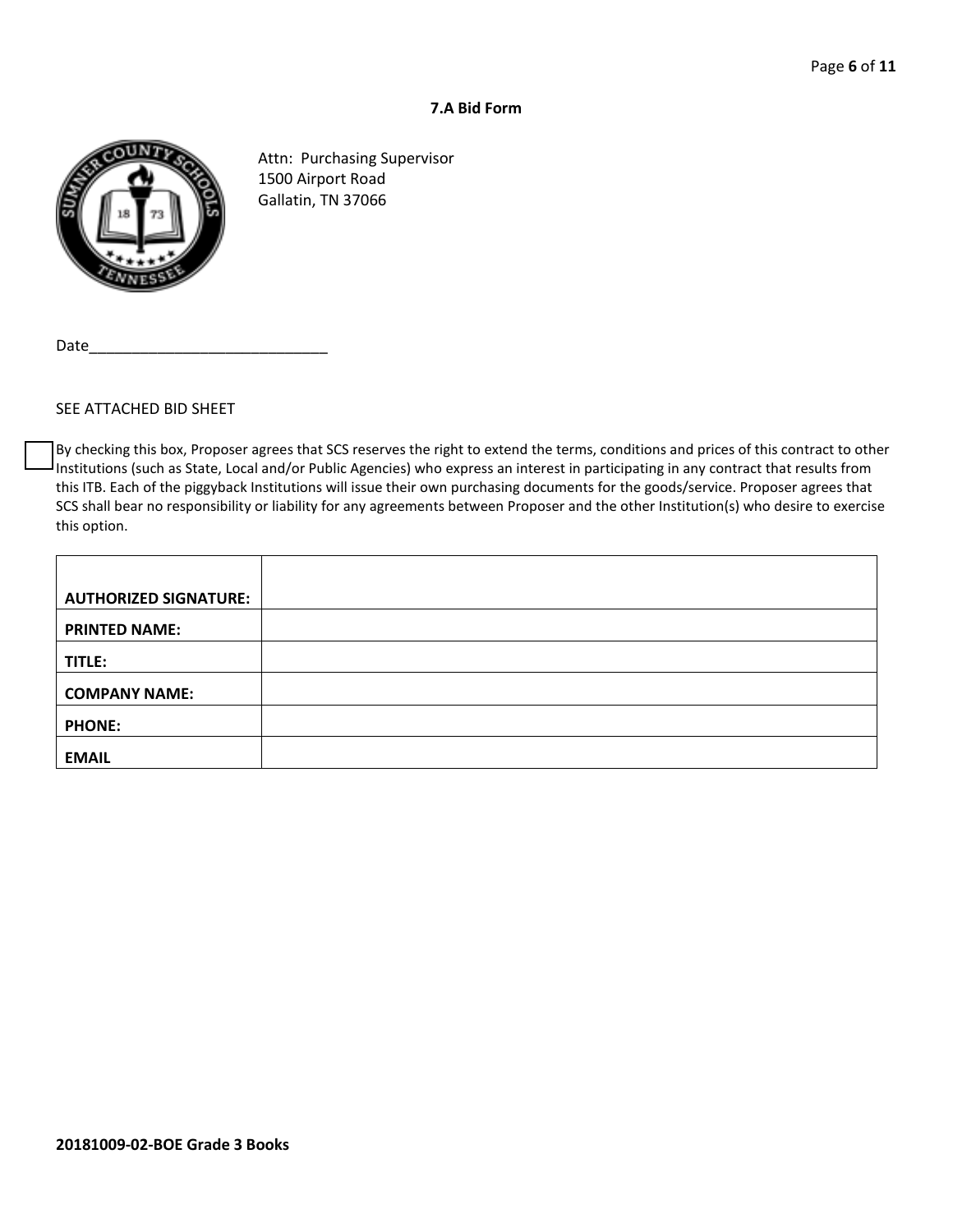|                    | BID SHEET: 20181009-02-BOE Grade 3 Books                  |                                |                           |      |               |                      |                       |
|--------------------|-----------------------------------------------------------|--------------------------------|---------------------------|------|---------------|----------------------|-----------------------|
|                    | <b>Core Text Title</b>                                    | <b>Author</b>                  | Format                    | Qty. | <b>ISBN</b>   | <b>Price</b><br>Each | <b>Extended Total</b> |
| 1                  | <b>Amos and Boris</b>                                     | <b>William Steig</b>           | Paperback                 | 1235 | 9780312535667 |                      |                       |
| $\overline{2}$     | Giant Squid: Searching for a Sea Monster                  | Mary Cerullo                   | Paperback                 | 1235 | 9781429680233 |                      |                       |
| 3                  | <b>Shark Attack!</b>                                      | <b>Cathy East Dubowski</b>     | Paperback                 | 1235 | 9781465435064 |                      |                       |
| 4                  | The Fantastic Undersea Life of Jacques<br>Cousteau        | Dan Yaccarino                  | Paperback                 | 1235 | 9780375844706 |                      |                       |
| 5                  | Ocean Sunlight: How Tiny Plants Feed the Seas             | <b>Molly Bang</b>              | Library/Reinforced        | 123  | 9780545273220 |                      |                       |
| 6                  | Starry Messenger: Galileo Galilei                         | Peter Sis                      | Paperback                 | 1235 | 9780374470272 |                      |                       |
| $\overline{7}$     | Moonshot                                                  | <b>Brian Floca</b>             | Hardcover                 | 1235 | 9781416950462 |                      |                       |
| 8                  | One Giant Leap                                            | Robert Burleigh                | Paperback                 | 1235 | 9780147511652 |                      |                       |
| 9                  | Zathura                                                   | <b>Chris Van Allsburg</b>      | Hardcover                 | 123  | 9780618253968 |                      |                       |
| 10                 | The Keeping Quilt                                         | Patricia Polacco               | Paperback                 | 1235 | 9780689844478 |                      |                       |
| 11                 | Coming to America: The Story of Immigration               | <b>Betsy Maestro</b>           | <b>Library Reinforced</b> | 1235 | 9780590441513 |                      |                       |
| 12                 | Grandfather's Journey                                     | Allen Say                      | Paperback                 | 1235 | 9780547076805 |                      |                       |
| 13                 | <b>Tea with Milk</b>                                      | <b>Allen Say</b>               | Paperback                 | 1235 | 9780547237473 |                      |                       |
| 14                 | <b>Family Pictures</b>                                    | Carmen Lomas Garza             | Paperback                 | 123  | 9780892392070 |                      |                       |
| 15                 | Emma's Rug                                                | <b>Allen Say</b>               | Paperback                 | 123  | 9780618335237 |                      |                       |
| 16                 | When Marian Sang: The True Recital of Marian<br>Anderson  | Pam Munoz Ryan                 | Library/Reinforced        | 123  | 9780439269674 |                      |                       |
| 17                 | <b>Action Jackson</b>                                     | <b>Jan Greenberg</b>           | Paperback                 | 1235 | 9780312367510 |                      |                       |
| 18                 | A River of Words: The Story of William Carlos<br>Williams | Jen Bryant                     | Library/Reinforced        | 1235 | 9780802853028 |                      |                       |
| 19                 | <b>Alvin Ailey</b>                                        | <b>Andrea Davis</b><br>Pinkney | Paperback                 | 1235 | 9780786810772 |                      |                       |
| <b>GRAND TOTAL</b> |                                                           |                                |                           |      |               |                      |                       |

**Company Name:** \_\_\_\_\_\_\_\_\_\_\_\_\_\_\_\_\_\_\_\_\_\_\_\_\_\_\_\_\_\_\_\_\_\_\_\_\_\_\_\_\_\_\_\_\_\_\_\_\_\_\_\_\_\_\_\_\_\_\_\_\_\_\_\_\_\_\_\_\_\_\_\_\_\_\_\_\_\_\_\_\_\_\_\_\_\_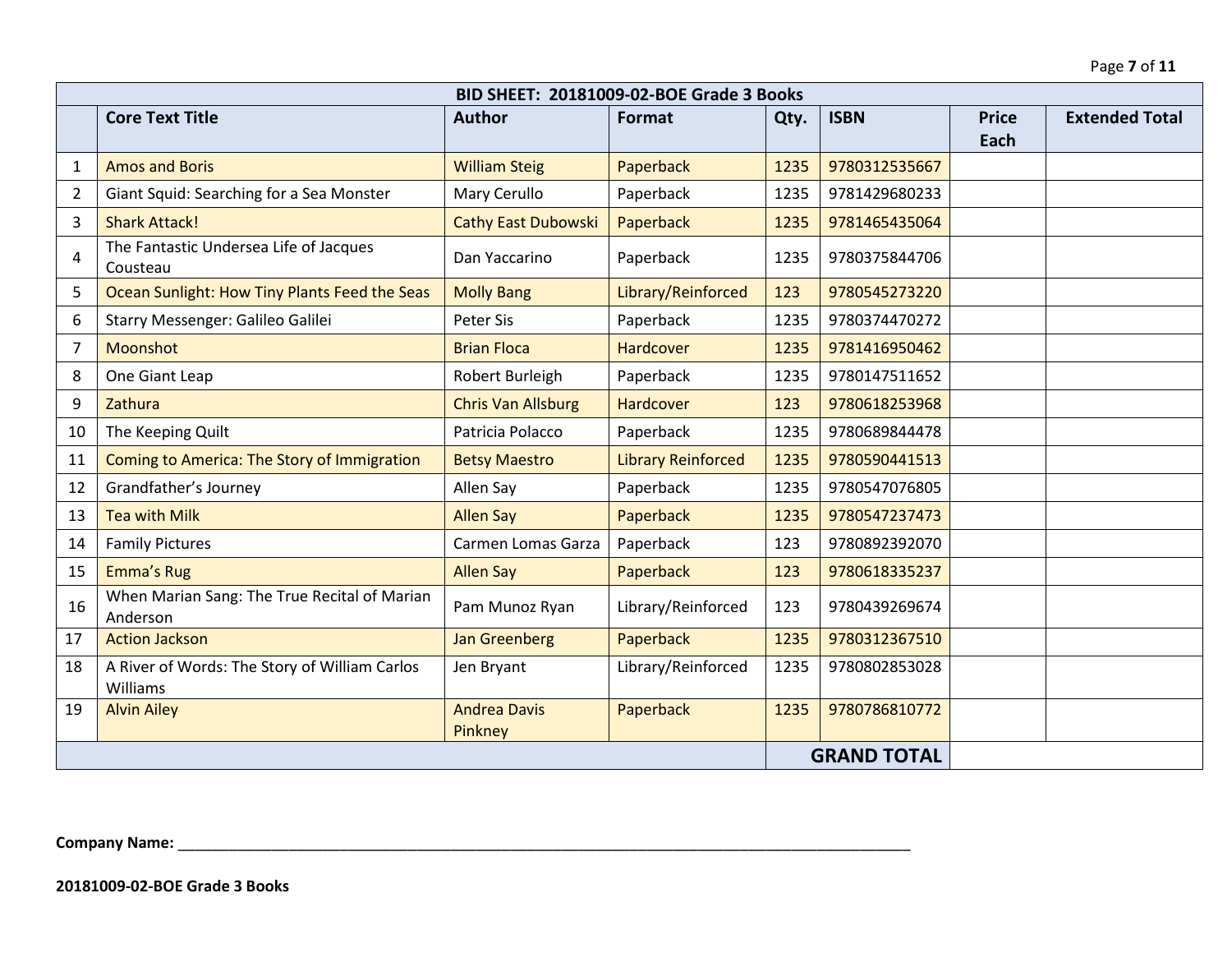|                                                                                                                                                    | <b>Request for Taxpayer</b><br><b>Identification Number and Certification</b><br>(Rev. December 2014)<br>Department of the Treasury<br>Internal Revenue Service                                                                                                                                                                                                                                                                                            |    |                                            |  |  | Give Form to the<br>requester. Do not<br>send to the IRS.                                                                             |  |  |  |
|----------------------------------------------------------------------------------------------------------------------------------------------------|------------------------------------------------------------------------------------------------------------------------------------------------------------------------------------------------------------------------------------------------------------------------------------------------------------------------------------------------------------------------------------------------------------------------------------------------------------|----|--------------------------------------------|--|--|---------------------------------------------------------------------------------------------------------------------------------------|--|--|--|
|                                                                                                                                                    | 1 Name (as shown on your income tax return). Name is required on this line; do not leave this line blank.                                                                                                                                                                                                                                                                                                                                                  |    |                                            |  |  |                                                                                                                                       |  |  |  |
|                                                                                                                                                    | 2 Business name/disregarded entity name, if different from above                                                                                                                                                                                                                                                                                                                                                                                           |    |                                            |  |  |                                                                                                                                       |  |  |  |
| See Specific Instructions on page 2.                                                                                                               | 3 Check appropriate box for federal tax classification; check only one of the following seven boxes:<br>S Corporation<br>C Corporation<br>Partnership<br>Trust/estate<br>Individual/sole proprietor or<br>single-member LLC                                                                                                                                                                                                                                |    |                                            |  |  | 4 Exemptions (codes apply only to<br>certain entities, not individuals; see<br>instructions on page 3):<br>Exempt payee code (if any) |  |  |  |
| Print or type                                                                                                                                      | Limited liability company. Enter the tax classification (C=C corporation, S=S corporation, P=partnership) ▶<br>Note. For a single-member LLC that is disregarded, do not check LLC; check the appropriate box in the line above for<br>the tax classification of the single-member owner.                                                                                                                                                                  |    |                                            |  |  | Exemption from FATCA reporting<br>code (if anv)<br>(Applies to accounts maintained outside the U.S.)                                  |  |  |  |
|                                                                                                                                                    | Other (see instructions) ▶<br>5 Address (number, street, and apt. or suite no.)                                                                                                                                                                                                                                                                                                                                                                            |    | Requester's name and address (optional)    |  |  |                                                                                                                                       |  |  |  |
|                                                                                                                                                    | 6 City, state, and ZIP code<br>7 List account number(s) here (optional)                                                                                                                                                                                                                                                                                                                                                                                    |    |                                            |  |  |                                                                                                                                       |  |  |  |
| Part I                                                                                                                                             | <b>Taxpayer Identification Number (TIN)</b>                                                                                                                                                                                                                                                                                                                                                                                                                |    |                                            |  |  |                                                                                                                                       |  |  |  |
|                                                                                                                                                    | Enter your TIN in the appropriate box. The TIN provided must match the name given on line 1 to avoid<br>backup withholding. For individuals, this is generally your social security number (SSN). However, for a<br>resident alien, sole proprietor, or disregarded entity, see the Part I instructions on page 3. For other<br>entities, it is your employer identification number (EIN). If you do not have a number, see How to get a<br>TIN on page 3. | or | Social security number                     |  |  |                                                                                                                                       |  |  |  |
| Note. If the account is in more than one name, see the instructions for line 1 and the chart on page 4 for<br>quidelines on whose number to enter. |                                                                                                                                                                                                                                                                                                                                                                                                                                                            |    | <b>Employer identification number</b><br>- |  |  |                                                                                                                                       |  |  |  |
| Part II                                                                                                                                            | Certification                                                                                                                                                                                                                                                                                                                                                                                                                                              |    |                                            |  |  |                                                                                                                                       |  |  |  |
|                                                                                                                                                    | Under penalties of perjury, I certify that:<br>1. The number shown on this form is my correct taxpayer identification number (or I am waiting for a number to be issued to me); and                                                                                                                                                                                                                                                                        |    |                                            |  |  |                                                                                                                                       |  |  |  |
|                                                                                                                                                    |                                                                                                                                                                                                                                                                                                                                                                                                                                                            |    |                                            |  |  |                                                                                                                                       |  |  |  |

- 2. I am not subject to backup withholding because: (a) I am exempt from backup withholding, or (b) I have not been notified by the Internal Revenue Service (IRS) that I am subject to backup withholding as a result of a failure to report all interest or dividends, or (c) the IRS has notified me that I am no longer subject to backup withholding; and
- 3. I am a U.S. citizen or other U.S. person (defined below); and
- 4. The FATCA code(s) entered on this form (if any) indicating that I am exempt from FATCA reporting is correct.

Certification instructions. You must cross out item 2 above if you have been notified by the IRS that you are currently subject to backup withholding because you have failed to report all interest and dividends on your tax return. For real estate transactions, item 2 does not apply. For mortgage interest paid, acquisition or abandonment of secured property, cancellation of debt, contributions to an individual retirement arrangement (IRA), and generally, payments other than interest and dividends, you are not required to sign the certification, but you must provide your correct TIN. See the instructions on page 3.

| Sign | Signature of                      |
|------|-----------------------------------|
| Here | U.S. person $\blacktriangleright$ |

 $=$ 

#### **General Instructions**

Section references are to the Internal Revenue Code unless otherwise noted. Future developments. Information about developments affecting Form W-9 (such as legislation enacted after we release it) is at www.irs.gov/fw9.

#### **Purpose of Form**

An individual or entity (Form W-9 requester) who is required to file an information Figure with the IRS must obtain your correct taxpayer identification number (TIN)<br>which may be your social security number (SSN), individual taxpayer identification<br>number (ITIN), adoption taxpayer identification number (A identification number (EIN), to report on an information return the amount paid to you, or other amount reportable on an information return. Examples of information returns include, but are not limited to, the following:

- · Form 1099-INT (interest earned or paid)
- . Form 1099-DIV (dividends, including those from stocks or mutual funds)
- · Form 1099-MISC (various types of income, prizes, awards, or gross proceeds) . Form 1099-B (stock or mutual fund sales and certain other transactions by
- brokers)
- · Form 1099-S (proceeds from real estate transactions)
- · Form 1099-K (merchant card and third party network transactions)

Date  $\blacktriangleright$ 

- · Form 1098 (home mortgage interest), 1098-E (student loan interest), 1098-T (tuition)
- · Form 1099-C (canceled debt)
- . Form 1099-A (acquisition or abandonment of secured property)
- Use Form W-9 only if you are a U.S. person (including a resident alien), to provide your correct TIN.
- If you do not return Form W-9 to the requester with a TIN, you might be subject to backup withholding. See What is backup withholding? on page 2. By signing the filled-out form, you:
- 1. Certify that the TIN you are giving is correct (or you are waiting for a number to be issued).
- 2. Certify that you are not subject to backup withholding, or

- 3. Claim exemption from backup withholding if you are a U.S. exempt payee. If applicable, you are also certifying that as a U.S. person, your allocable share of any partnership income from a U.S. trade or business is not

4. Certify that FATCA code(s) entered on this form (if any) indicating that you are exempt from the FATCA reporting, is correct. See What is FATCA reporting? on page 2 for further information.

Cat. No. 10231X

Form W-9 (Rev. 12-2014)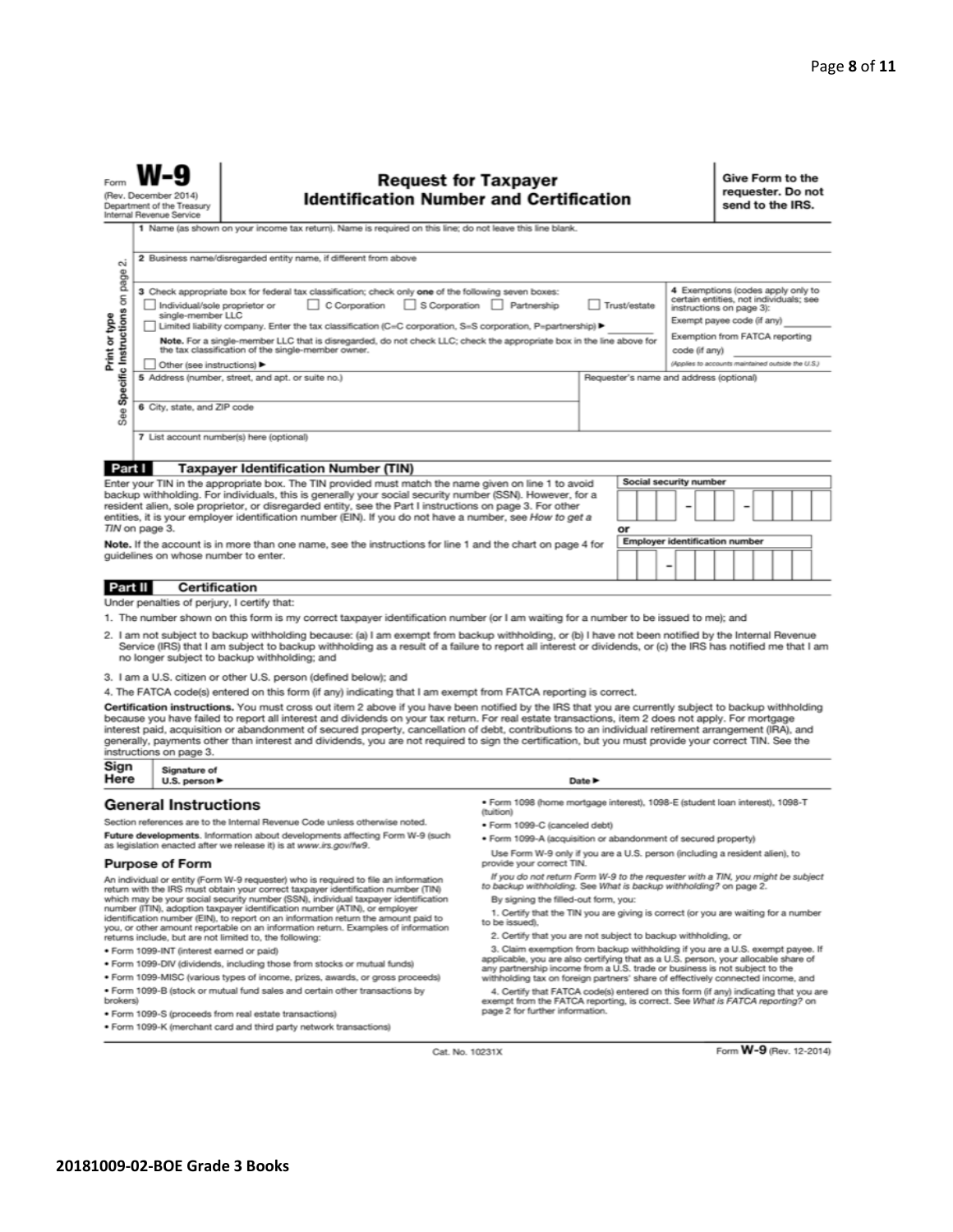## **ATTACHMENT 7.C – Standard Terms & Conditions SUMNER COUNTY BOARD OF EDUCATION (SCS)**

#### **1. PREPARATION AND SUBMISSION OF BID.**

- **a.** Failure to examine any drawings**,** specifications, or instructions will be at the proposer's risk. Any deviation from the stated terms, conditions and specifications must be coordinated with and approved in writing by the SCS Purchasing Supervisor.
- **b.** ITB SUBMITTAL / SIGNATURE: Proposal shall give the full name and business address of the bidder. If the proposer is a corporation, the name shall be stated as it is in the corporate charter. Proposals must be signed in ink by the proposer's authorized agent. Unsigned proposals will be rejected. Proposals are to be sealed and the outside of the envelope is to reference the ITB number. The person signing the proposal must show their title, and if requested by SCS, must furnish satisfactory proof of his or her authority to bind his or her company in contract. Proposer understands that by submitting a proposal with an authorized signature, it shall constitute an offer to SCS. Proposals must be typewritten or in ink; otherwise they may not be considered. Purchase orders will be issued to the firm name appearing on the W9. Facsimile responses will not be considered.
- **c.** SCS is not responsible for any costs incurred by any vendor pursuant to the ITB. The vendor shall be responsible for all costs incurred in connection with the preparation and submission of its proposal.
- **d.** All proposers must be in compliance with T.C.A. § 62-6-119 at the time of proposal submission and provide evidence of compliance with the applicable provisions of the chapter before such proposal may be considered.
- **e.** Proposals are to be received in the location designated in the ITB no later than the specified date and time. Late submissions will NOT be opened or considered.
- **f.** No erasures permitted. Errors may be crossed out and corrections printed in ink or typewritten adjacent to error and must be initialed in ink by person signing the proposal.
- **g.** Specifications: Reference to available specifications shall be sufficient to make the terms of the specifications binding on the proposer. The use of the name of a manufacturer, or any special brand or make in describing an item does not restrict the proposer to that manufacturer or specific article, unless specifically stated. Comparable products of other manufacturers will be considered if proof of compatibility is contained in the proposal. Proposers are required to notify SCSs Purchasing Supervisor whenever specifications/procedures are not perceived to be fair and open. The articles on which the proposals are submitted must be equal or superior to that specified. Informative and Descriptive Literature: The proposer must show brand or trade names of the articles proposed, when applicable. It shall be the responsibility of the vendor, including vendors whose product is referenced, to furnish with the proposal such specifications, catalog pages, brochures or other data as will provide an adequate basis for determining the quality and functional capabilities of the product offered. Failure to provide this data may be considered valid justification for rejection of proposal.
- **h.** Samples: Samples of items when called for, must be furnished free of expense, and if not destroyed will, upon vendor's request within ten (10) days of proposal opening, be returned at the proposer's expense. Each sample must be labeled with the proposer's name, manufacturer's brand name and number, ITB number and item reference.
- **i.** Time of Performance: The number of calendar days in which delivery is to be made after receipt of order shall be stated in the proposal and may be a factor in making an award, price notwithstanding. If no delivery time is stated in the proposal, proposer agrees that delivery is to be made within two weeks (10 business days) of order.
- **j.** Transportation and delivery charges should be included in the price and be fully prepaid by the vendor to the destination specified in the ITB. Proposal prices shall include delivery of all items F.O.B. destination.
- **k.** New materials and supplies must be delivered unless otherwise specifically stated in the ITB.
- **l.** Alternate/multiple proposals will not be considered unless specifically called for in the ITB.
- **m.** Only proposals submitted on ITB forms furnished by SCS will be considered.
- **n.** By signing the ITB where indicated, the proposer agrees to strictly abide by all local, state and federal statutes and regulations. The proposer further certifies that this proposal is made without collusion or fraud.
- **o.** Error in Proposal. In case of error in the extension of prices in the proposal, the unit price will govern. Late submissions will NOT be opened or considered. Proposers are cautioned to verify their proposals before submission, as amendments received after the ITB deadline will not be considered. No proposal shall be altered, amended or withdrawn after opening. After proposal opening, a proposer may withdraw a proposal only when there is obvious clerical error such as a misplaced decimal point, or when enforcement of the proposal would impose unconscionable hardship due to an error in the proposal resulting in a quotation substantially below the other proposals received. Proposal withdrawals will be considered only upon written request of the proposer.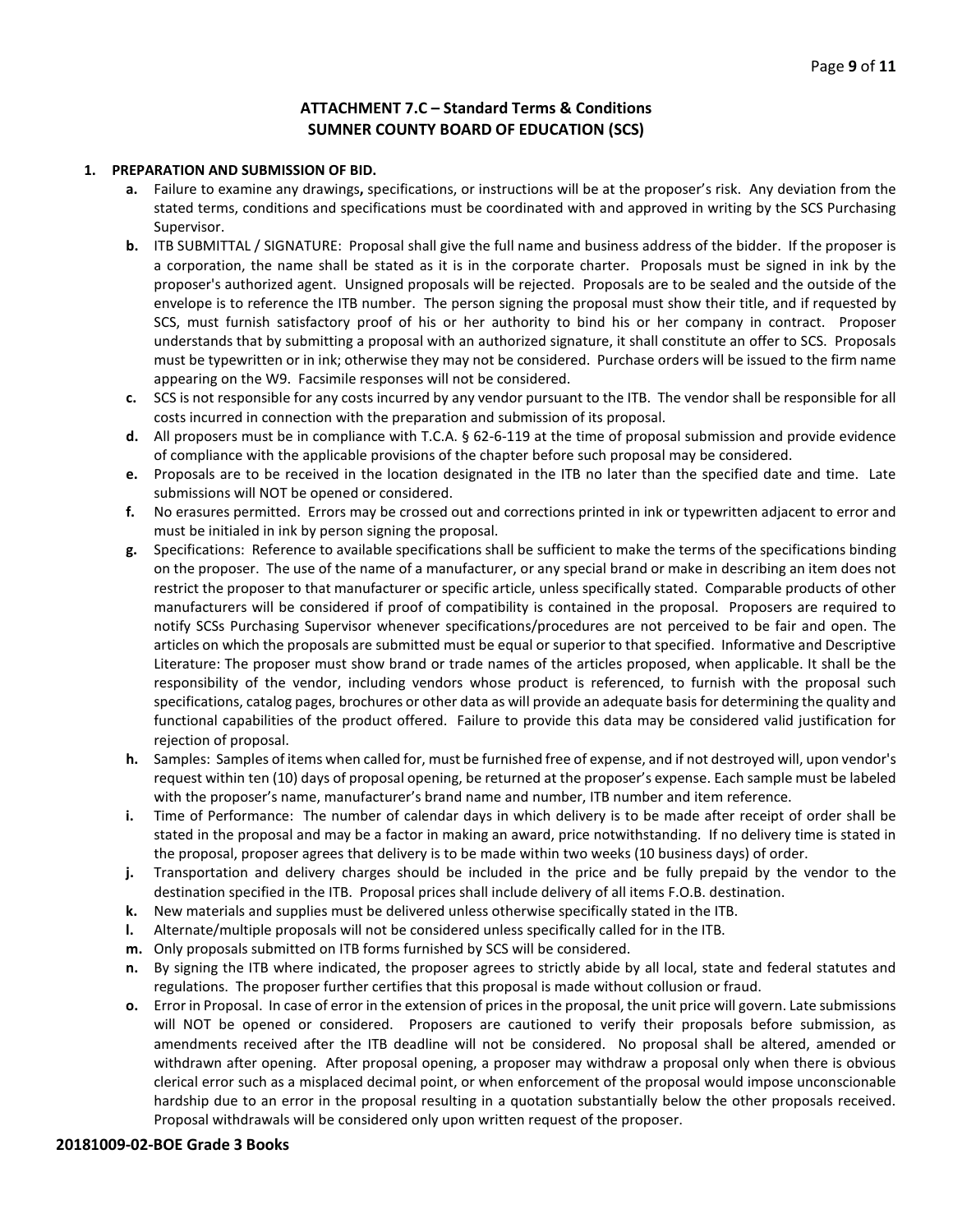- **2. OPEN RECORDS.** In order to comply with the provisions of the Tennessee Open Records Act, all proposals will be publicly opened and are subject to public inspection after the award upon written request. Proposers may be present at ITB opening. Summary information will be posted the SCS website, www.sumnerschools.org under the Invitation to Bid link.
- **3. ACCEPTANCE AND AWARD.** SCS reserves the right to reject any and all proposals and to waive any informality in proposals and, unless otherwise specified by the proposers to accept any item in the proposal. Action to reject all proposals shall be taken for unreasonably high prices, errors in the bid documents, cessation of need, unavailability of funds, or any other reason approved by SCS.
	- **a.** Contracts and purchases will be made with the lowest, responsive, responsible, qualified proposer. The quality of the articles to be supplied, their conformity with the specifications, their suitability to the requirements of the Institution, cash discount offered, and the delivery terms will be taken into consideration.
	- **b.** Any deviation from these stated terms, specifications and conditions must be coordinated with and approved in writing by the Purchasing Supervisor.
	- **c.** Prices quoted on the response (if any) are to be considered firm and binding until the said equipment, supplies or services are in the possession of SCS.
	- **d.** SCS reserves the right to order more or less than the quantity listed in the proposal.
	- **e.** If a proposal fails to state a time within which a proposal must be accepted, it is understood and agreed that SCS shall have ninety (90) days to accept.
	- **f.** No purchase or contract is authorized or valid until the issuance of a SCS purchase order in accordance with SCS policy. No SCS employee is authorized to purchase equipment, supplies or services prior to the issuance of such a purchase order.
	- **g.** The contract may not be assigned without written SCS consent.
	- **h.** If the appropriate space is marked on the ITB, other Institutions (such as State, Local and/or Public Agencies) may purchase off the contract during the same period as SCS.
	- **i.** The awarded proposer will be required to post a performance and payment bond in the amount of 25% of the contract price if it exceeds \$100,000 as stated by T.C.A. §12-4-201.
	- **j.** If the project cost is in excess of \$25,000 a performance bond must be secured by the requesting part in an amount equal to the market improvement value.
- **4. PAYMENT**. Payment terms must be specified in the proposal, including any discounts for early payment. Partial payments will not be approved unless justification for such payment can be shown. Terms will be NET 30 days. Payment will not be made until the conditions and specifications of the ITB are inspected and approved as conforming by persons appointed by SCS.
- **5. DEFAULT OF SELECTED VENDOR.** In case of vendor default, SCS may procure the articles or services from other sources and hold the defaulting vendor responsible for any resulting cost. If the awarded vendor violates any terms of their proposal, the contract, SCS policy or any law, they may be disqualified from submitting proposals for a period of two years for minor violations or longer for major violations. Proposals from disqualified bidders will not be accepted during the period of disqualification.
- **6. INSPECTION OF PURCHASES.** Articles received which are not equivalent will not be accepted and will be picked up by the vendor or returned to vendor, shipping charges collect. SCS shall have a reasonable period in which to inspect and accept or reject materials without liability. If necessity requires SCS to use nonconforming materials, an appropriate reduction in payment may be made.
- **7. TAXES.** SCS is tax exempt; do not include taxes in quotation. Vendors making improvements or additions to or performing repair work on real property for SCS are liable for any applicable sales or use tax on tangible personal property used in connection with the contract or furnished to vendors by the state for use under the contract.
- **8. NONDISCRIMINATION.** SCS is an equal opportunity employer. SCS and bidder agree to comply with Titles VI and VII of the Civil Rights Act of 1964, Title IX of the Education Amendments of 1972, Section 504 of the Rehabilitation Act of 1973, Executive Order 11,246, the Americans with Disabilities Act of 1990 and the related regulations to each. Each party assures that it will not discriminate against any individual including, but not limited to employees or applicants for employment and/or students, because of race, religion, creed, color, sex, age, disability, veteran status or national origin. In the event that any claims should arise with regards to violations of any such local, state or federal law, statues, rule or regulations, the vendor will indemnify and hold SCS harmless for any damages, including court costs or attorney fees, which might be incurred.